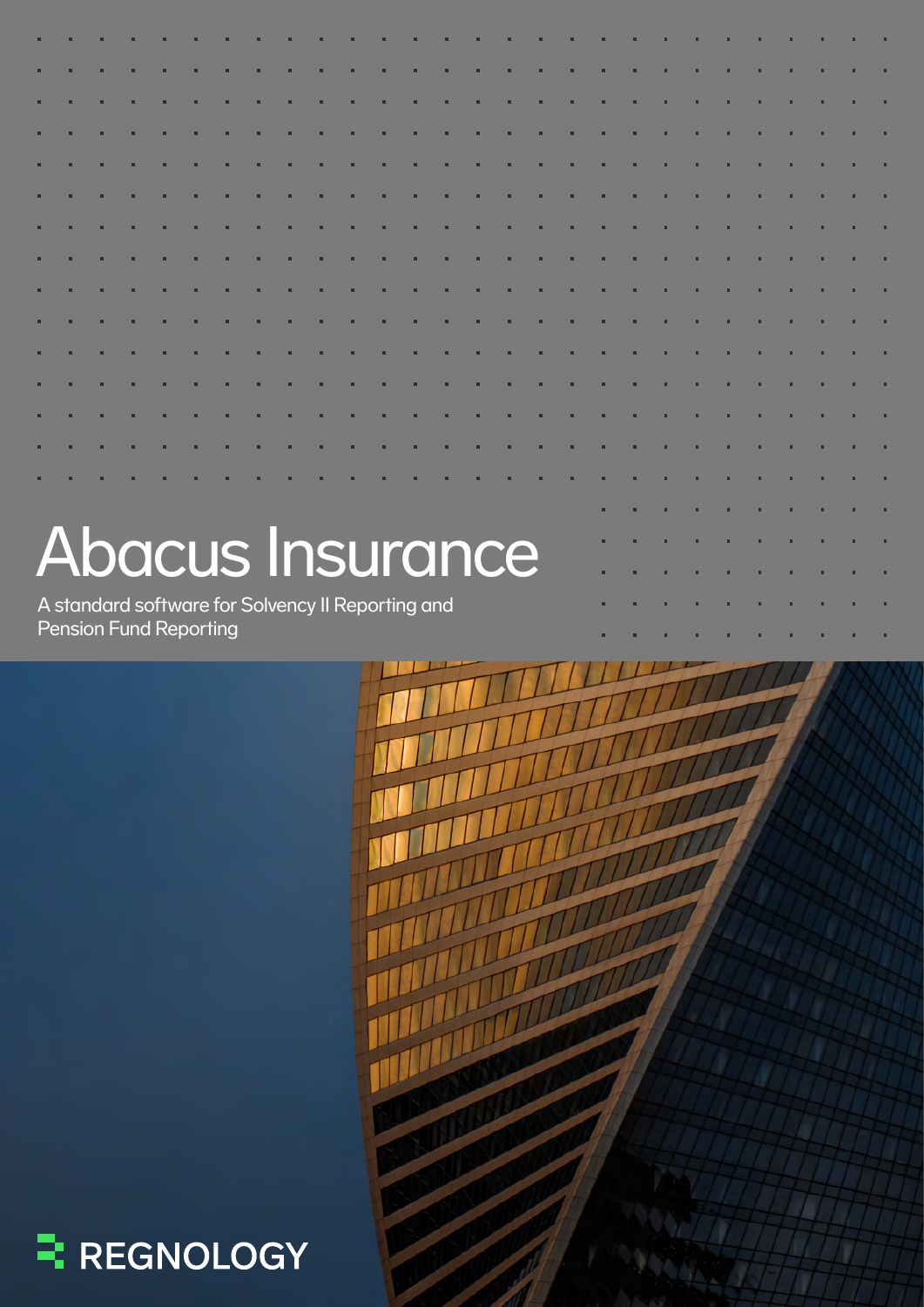With Abacus Insurance, Regnology offers an end-to-end standard software solution to support Insurance and Reinsurance companies, as well as Pension Funds in meeting their reporting requirements under EIOPA's Solvency II and IORP II Directives. It covers a wide range of functionalities from data collection, validation, and preparation to the submission of the required quantitative and qualitative reports.

Abacus Insurance supports the latest ECB statistical reporting requirements that are included within EIOPA's XBRL taxonomies as well as selected national specific reporting requirements. Thus, it allows for a consistent way of reporting across EIOPA's, ECB's and local regulations.

Abacus Insurance is a comprehensive off theshelf regulatory software solution. It is used by over 200 small, mid-size and large international insurers, reinsurers or pension funds in more than 20 European countries.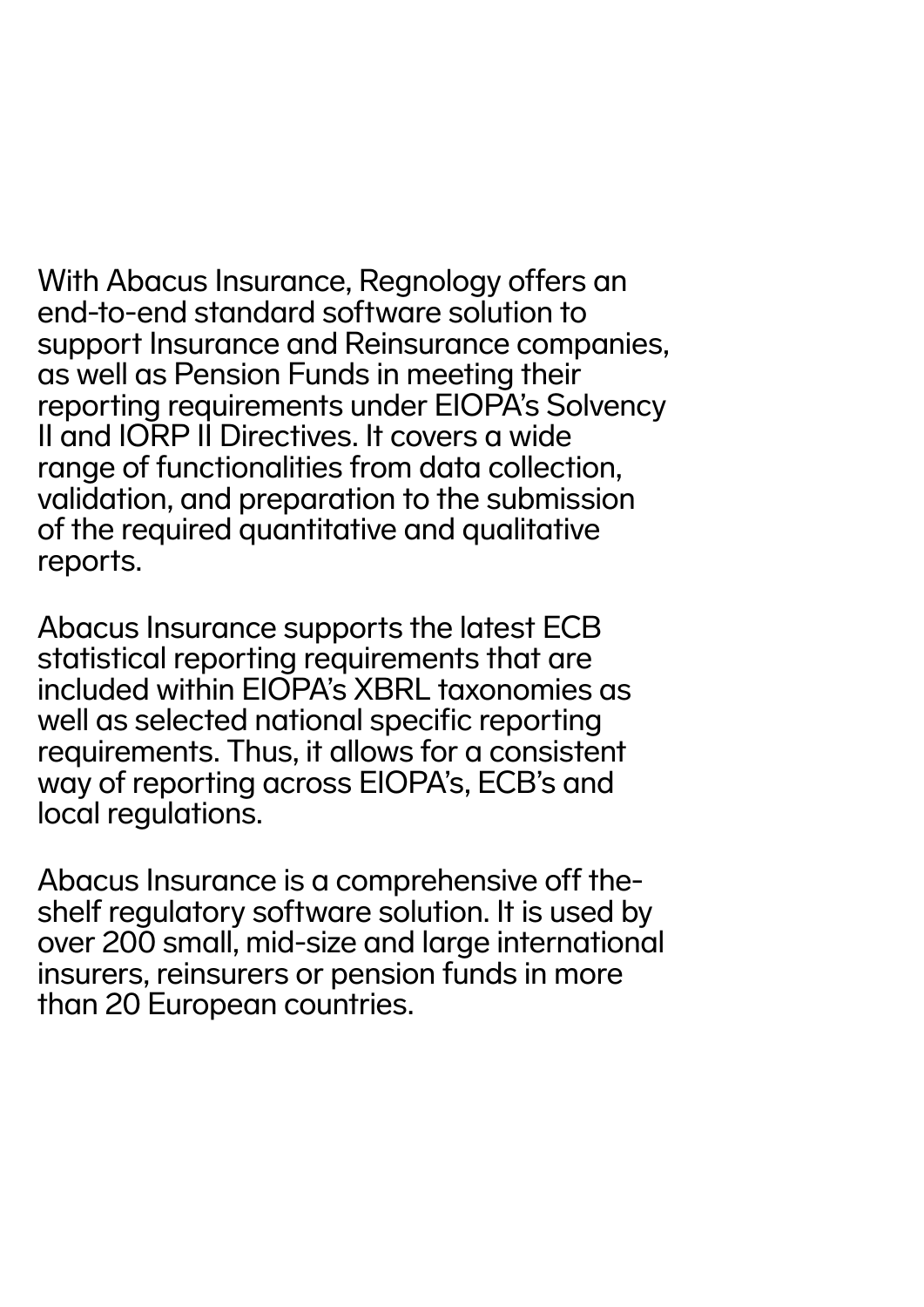## Major challenges for the insurance sector

Since January 2016, all insurance companies operating in the European Union have to comply with the Solvency II reporting requirements imposed by the European Insurance and Occupational Pensions Authority (EIOPA). Supervisory authorities in some European countries require local insurers to additionally submit National Specific Templates (NSTs) defined by them. Furthermore, the European Central Bank (ECB) collects statistical information on the financial activities of insurance companies in the eurozone. Similar reporting obligations have been introduced for pension funds as part of the IORP II Directive (IORP - Institutions for Occupational Retirement Provision) and apply since the third quarter of 2019.

For Insurance firms data creation and data collection for the QRTs (Quantitative Reporting Templates) is particularly demanding, since the QRTs draw on data from different functions and usually various data sources (finance, risk, investments, actuarial, etc.) As a result, dimensions that typically need to be addressed and managed closely by Abacus Insurance implementation projects are:

- **Availability** general availability of each category of data
- Granularity level of detail of data needed for reporting
- **Compliance** application of principles and methods of estimation/calculation (e.g. best estimate)
- $\blacksquare$  Timing availability of data at the right time, aligned with the required reporting schedule
- **Flexibility** ability to adapt to ongoing changes in supervisory requirements

Solvency II, IORP II, and other national reporting directives add a significant burden to a regulated insurance company or Pension Fund already faces in terms of the quantity, complexity and frequency of statutory reporting. Safeguarding data integrity through an ongoing control and validation process (identification and correction of data errors or inconsistencies) while ensuring the traceability of information and constant adjustments will have a major impact on the costs and required resources.

The effects of non-compliance with reporting mandates extend beyond regulatory consequences. Errors in reporting processes can have a short-term impact on company's market capitalization with the potential to cause longer-term reputational damage.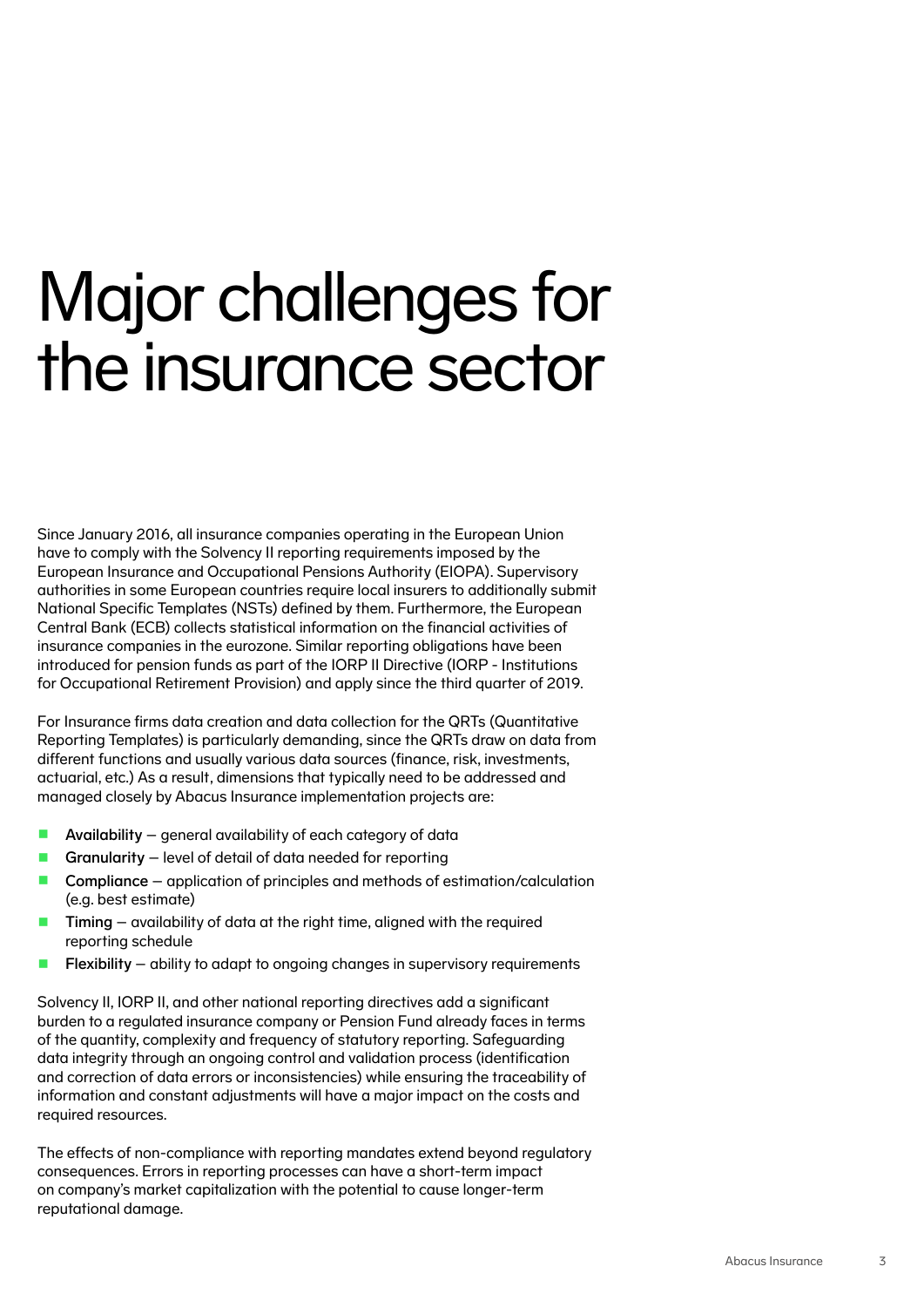# Abacus Insurance offers a range of standard functions to improve data quality



1. Due to the normalization of the data model, Abacus Insurance allows data fields to be delivered once and to be used in multiple reports. A flexible interface permits the upload of data on solo entity or group level. The interfaces are designed to handle large data volumes effectively. To ensure audit-proof tracking, Abacus Insurance logs all process steps including sign-off and manual changes to reported data.

2. Abacus Insurance mirrors the companies' hierarchical reporting structure (multi-entity, solo/group level, etc.). Associated authorizations and rights (e.g. for access, data validation) can be specified per QRT, per entity and per process step. Abacus Insurance is available in multiple languages (e.g. English, French, German, Spanish, Italian) to facilitate deployment across international groups.

3. The reporting monitor or 'cockpit' of Abacus Insurance makes it possible to monitor report development across all group hierarchy levels and to control data quality at every step of the process. Authorized users can thus trigger different processes (e.g. collection, controls, allocation) directly from this screen and track the progress of any reports under their responsibility.

4. Data required for reporting can easily be uploaded into Abacus Insurance either manually (data entry) or automatically (XML/CSV interface, Excel Upload). All actions affecting data are systematically logged to allow tracking of the change history.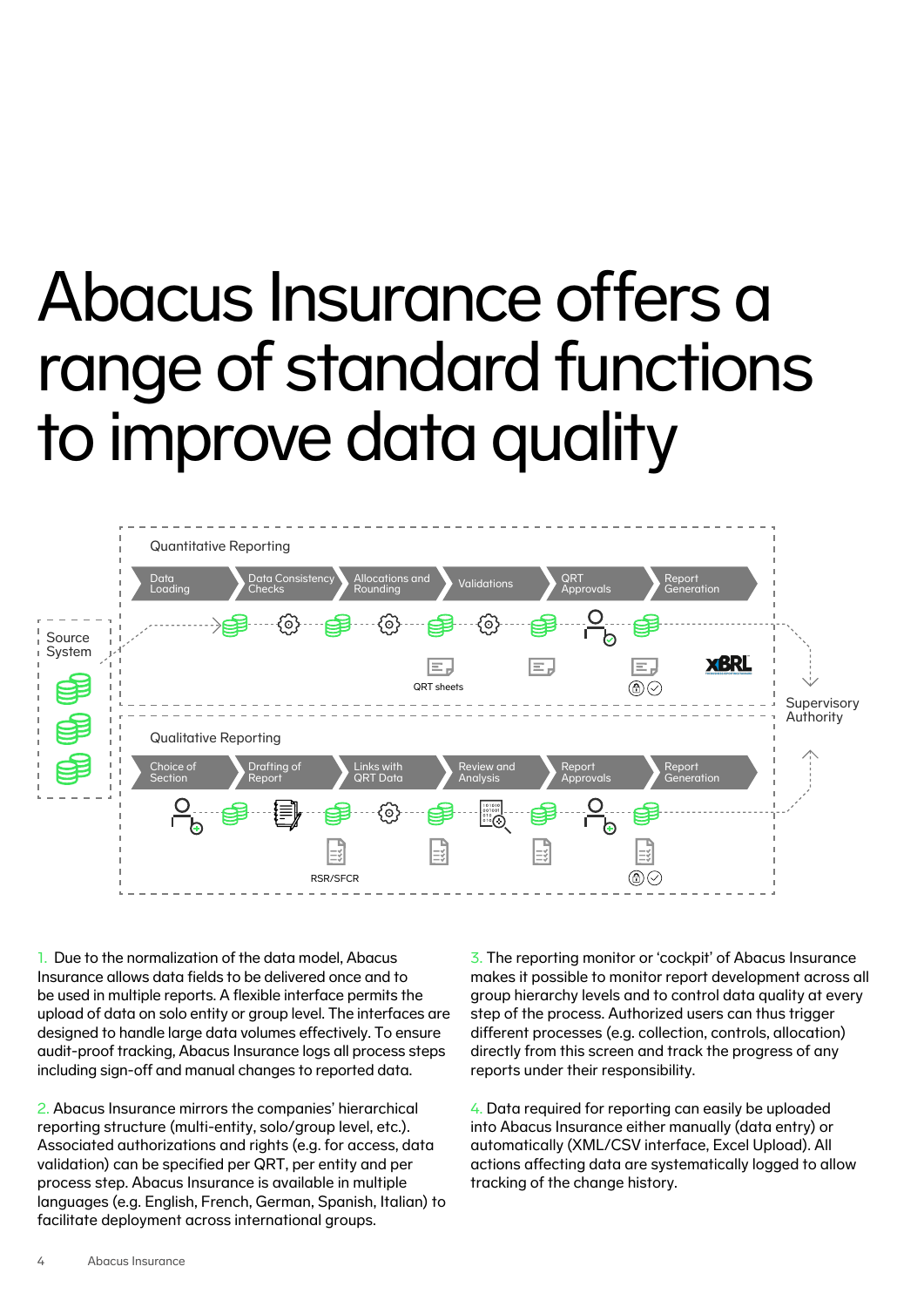5. The technical design of Abacus Insurance enables authorized users to create separate reporting scenarios where simulations or tests can be performed on one or several reporting areas. The solution is also capable of comparing reports created in different 'what-if scenarios' or issued at different reporting dates.

6. To support appropriate quality and relevance of the reported data, Abacus Insurance performs consistency checks and provides a comprehensive validation rules engine (for consistency within and between QRTs). Validations are conducted using a standardized set of validation rules, however client-specific rules can also be added to reflect potential internal constraints or local regulations.

7. Abacus Insurance also permits the sign-off of QRT sheets at the solo entity as well as group level. Abacus Insurance can be configured in a way that it requires that the QRT sheets be 'signed off' by authorized users before submission to the regulator in the format specified by EIOPA (XBRL).

8. As part of its standard solution, Abacus Insurance provides a feature to export reports to PDF or Excel format. As a supplemental option the production of the RSR and SFCR reports can be supported and managed within a dedicated module that makes the Abacus Insurance data available for flexible use in Microsoft Word documents.

9. Abacus Insurance as an application has been designed on a three-tier architecture. It uses a flexible client-server architecture as well as a relational database for data storage.

### Key Features and Services offered by Abacus Insurance

#### Features:

- Provision of all official EIOPA reporting templates for Solvency II and Pension Funds
- Coverage of the ECB reports and ECB Add-Ons
- Integrated XBRL engine to export reports according to EIOPAs specification
- **Hundreds of validation checks based on the official** XBRL taxonomy rules
- **Additional validation rules engine to create custom** validation rules on top off XBRL validation
- Reporting Monitor (including sign-off functionality) to manage and control the entire report generation process
- **Full audit trail and 4 Eyes principle to keep control** over all changes
- **Provision of national specific reporting to Bank** of Ireland, Finansinspektionen (Sweden), ACPR (France) and other

#### Services:

- Modern web-based Ticket system
- **Hotline support in English and German from** 9am – 5pm CET
- Online Wiki to easily access system documentation and user guides
- Customer portal where each licensee has access to release notes, software packages, release plans, etc
- Regulatory Reporting as Software-as-a-Service including:
	- Infrastructure Services
	- Application Management
	- Reporting Process Support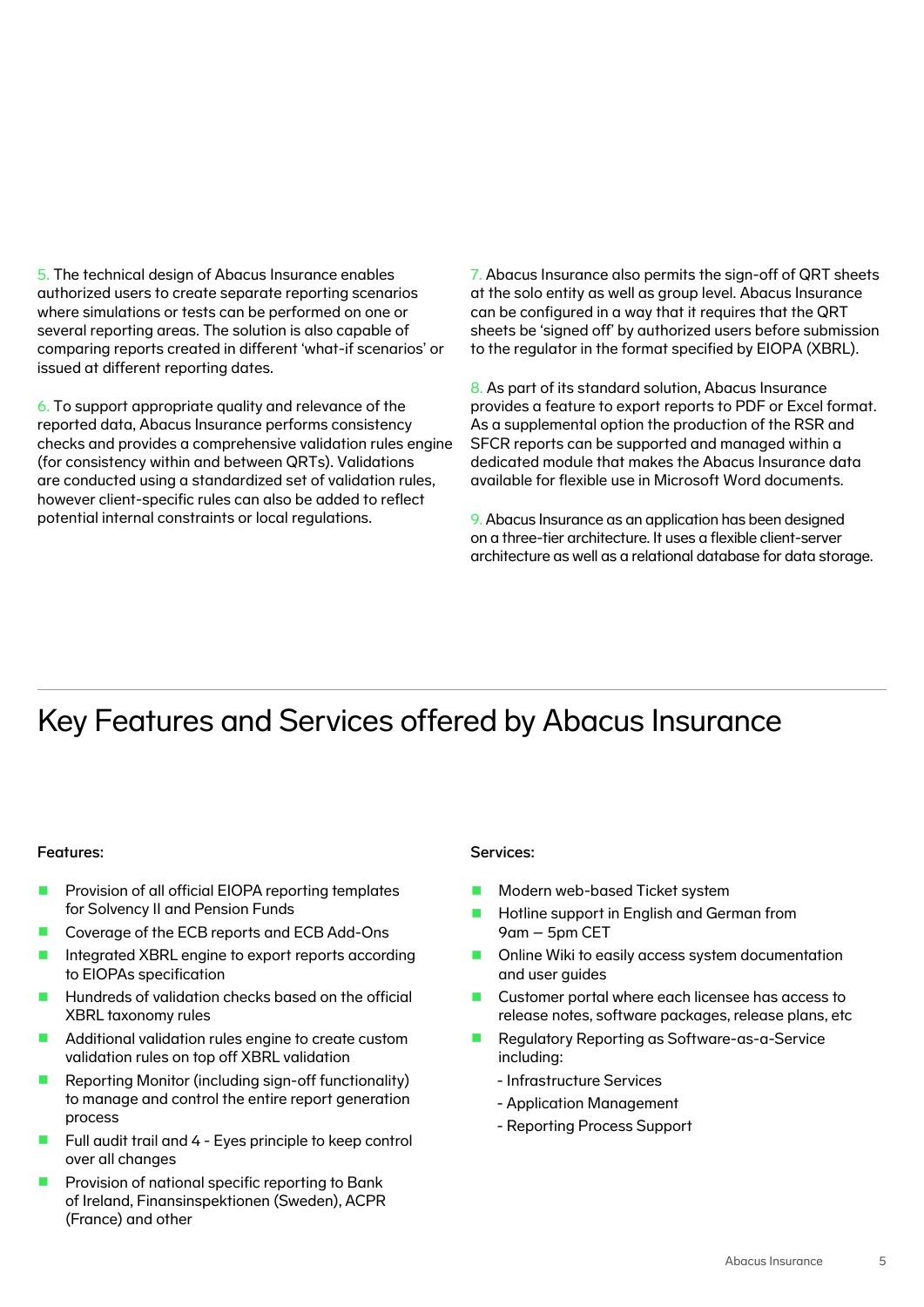## Clients and experts trust Abacus

For demonstrating excellence in the field of Solvency II reporting, Abacus Insurance has been honoured over the last years with three industry awards in the categories "Best Regulatory Reporting Solution/Software", including the InsuranceERM Awards, as well as the Buy-Side Awards and the Insurance Risk Awards by Risk.Net.

The reporting module for Pension Funds builds on the success of Abacus Insurance, which has already earned trust of its clients and recognition from a variety of industry experts.



Risk.net Buy-Side **Awards** 2016

Winner **Regulatory Reporting** Technology Product of the Year



"Abacus Insurance proved to be a reliable product for end-to-end Pillar 3 QRT reporting."

> Dr. Andreas Herbstrith, Head of Consolidation & Reporting Solutions, Allianz Group

"We opted for Abacus Insurance for two major reasons: it's a proven solution and it was available as SaaS. So, we will be able to achieve a rapid deployment within a few months with customized processes."

Johan Dahlgren, Chief Executive Officer, AFA Insurance

"Abacus Insurance proved to be a stable and reliable platform. We are very satisfied with the results".

> Monty Cachej, Senior Project Manager, Zurich Insurance Group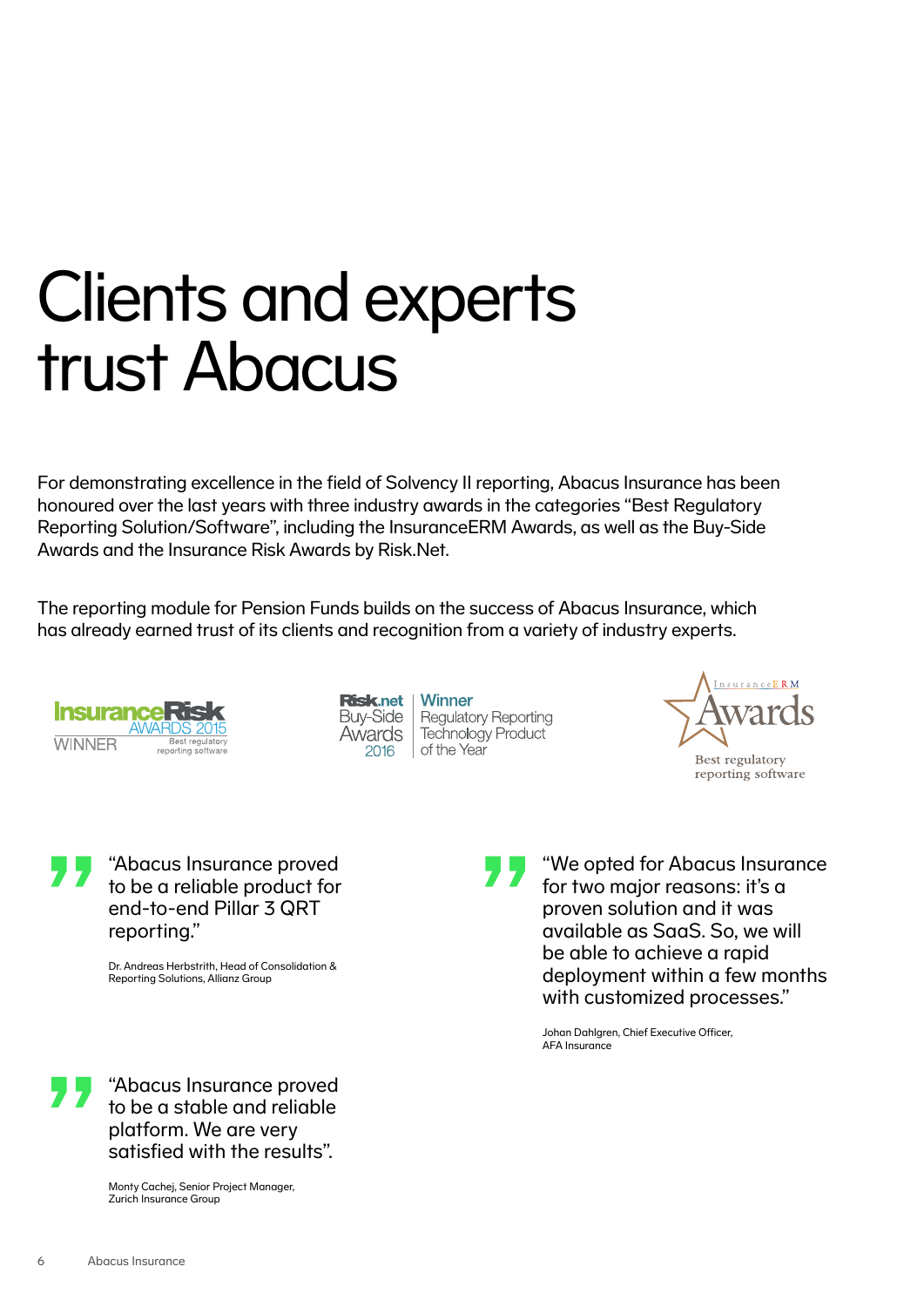### 6 reasons why you should choose Abacus Insurance for your reporting obligations